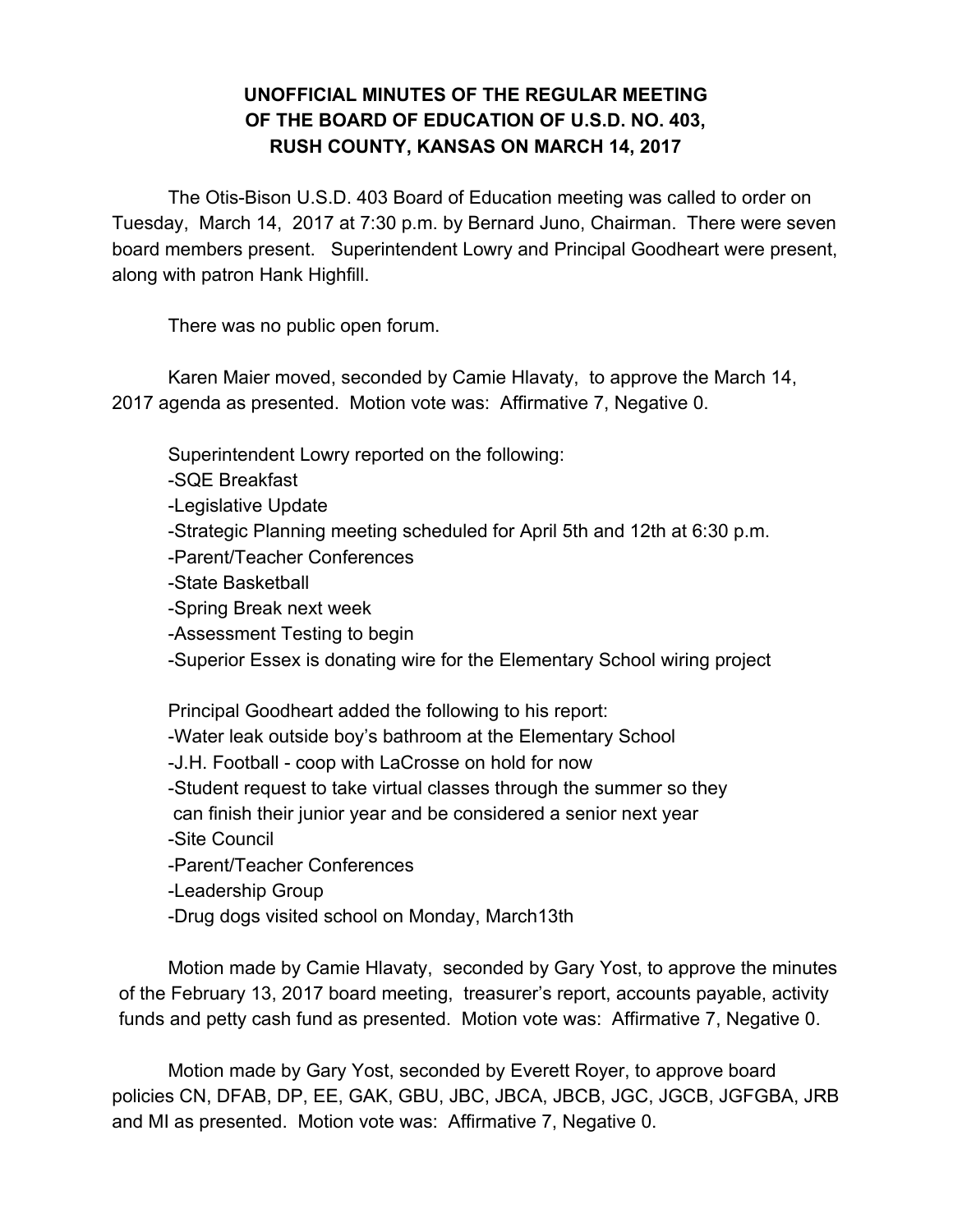Robert Mitchell moved, seconded by Gary Yost, to approve the Wellness Policies as presented. Motion vote was: Affirmative 7, Negative 0.

Gary Yost moved, seconded by Pam Welsh, to approve allowing the seniors to purchase their chromebooks for \$100.00. Motion vote was: Affirmative 7, Negative 0.

Superintendent Lowry discussed Bus #4 issues with the board. No action was taken on Item E - Consideration of Transportation.

Motion made by Gary Yost, seconded by Everett Royer, to go into executive session for fifteen (15) minutes with the board and calling in Superintendent Lowry when needed, to discuss personnel matters of non-elected personnel to protect the privacy interests of the individuals to be discussed and that we return to open session in this room at 8:27 p.m. Motion vote was: Affirmative 7, Negative 0.

The meeting was resumed 8:27 p.m.

Motion made by Bernard Juno, seconded by Gary Yost, to go into executive session for fifteen (15) minutes with the board and Superintendent Lowry and calling in Principal Goodheart, to discuss personnel matters of non-elected personnel to protect the privacy interests of the individuals to be discussed and that we return to open session in this room at 8:43 p.m. Motion vote was: Affirmative 7, Negative 0.

The meeting was resumed at 8:43 p.m. The following action was taken after the executive session.

Gary Yost moved to approve the salaries of \$45,000 for Milt Dougherty and \$60,000 for Shannon Anderson for the 2017-18 school term. Pam Welsh seconded the motion. Motion vote was: Affirmative 7, Negative 0.

Everett Royer moved, seconded by Gary Yost, to approve the mowing contract for Patrick Piper for the summer of 2017. Motion vote was: Affirmative 7, Negative 0.

Motion made by Camie Hlavaty, seconded by Robert Mitchell, to approve the football field mowing and painting contract for John Sohm for summer 2017. Motion vote was: Affirmative 7, Negative 0.

Motion made by Karen Maier, seconded by Gary Yost, to hire five (5) individuals to help with summer maintenance and give Superintendent Lowry authority to hire these individuals. Motion vote was: Affirmative 7, Negative 0.